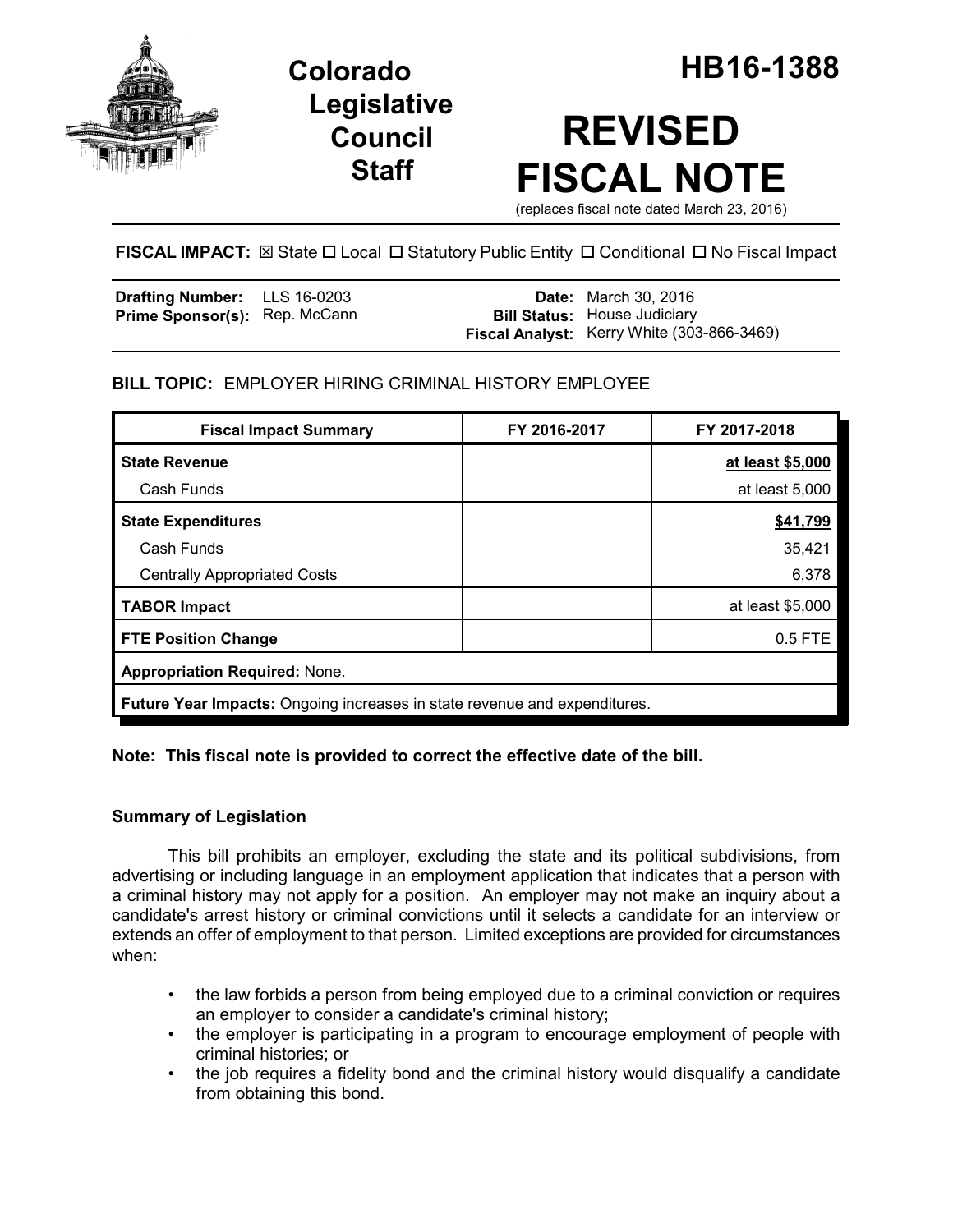Employers must retain applications for nine months and provide them for review to the Colorado Department of Labor and Employment (CDLE) upon request within three days. The CDLE is directed to enforce the law and the bill provides for a range of penalties associated with the size of the employer and number of prior violations. These penalties range from a warning to a fine of \$2,500. The bill clarifies that violations under the bill do not authorize a private cause of action and evidence of violations are not admissible in any legal proceeding other than one initiated by CDLE for enforcement purposes.

#### **State Revenue**

Beginning in FY 2017-18, this bill is anticipated to increase state cash fund revenue from fines by at least \$5,000 per year, credited to the Employment Support Cash Fund. Fines will be collected by the CDLE against employers who violate the provisions of HB16-1388.

#### **TABOR Impact**

This bill increases state cash fund revenue from fines by at least \$5,000 per year, which will increase the amount of money required to be refunded under TABOR. TABOR refunds are paid out of the General Fund.

#### **State Expenditures**

This bill increases state cash fund expenditures in the CDLE by \$41,799 and 0.5 FTE in FY 2017-18 and by \$34,436 and 0.5 FTE each year thereafter. Table 1 and the discussion that follows describe the costs of HB16-1388.

| Table 1. Expenditures Under HB16-1388       |            |            |            |  |  |  |
|---------------------------------------------|------------|------------|------------|--|--|--|
| <b>Cost Components</b>                      | FY 2016-17 | FY 2017-18 | FY 2018-19 |  |  |  |
| <b>Personal Services</b>                    | \$0        | \$26,443   | \$26,443   |  |  |  |
| FTE.                                        | 0          | $0.5$ FTE  | $0.5$ FTE  |  |  |  |
| Operating Expenses and Capital Outlay Costs | 0          | 5,178      | 475        |  |  |  |
| <b>Legal Services</b>                       | 0          | 3,800      | 1,140      |  |  |  |
| Centrally Appropriated Costs*               | 0          | 6,378      | 6,378      |  |  |  |
| <b>TOTAL</b>                                | \$0        | \$41,799   | \$34,436   |  |  |  |

*\* Centrally appropriated costs are not included in the bill's appropriation.*

*Assumptions.* Costs assume that there will be an estimated 2,500 inquiries and that follow up investigations will be conducted for 250 cases per year. This workload increase requires 0.5 FTE Compliance Investigator I. Standard operating and first-year capital outlay costs are assumed. In the first year, about 40 hours of legal services are required; future years will require about 12 hours per year.

*Centrally appropriated costs.* Pursuant to a Joint Budget Committee policy, certain costs associated with this bill are addressed through the annual budget process and centrally appropriated in the Long Bill or supplemental appropriations bills, rather than in this bill. The centrally appropriated costs subject to this policy are estimated in the fiscal note for informational purposes and summarized in Table 2.